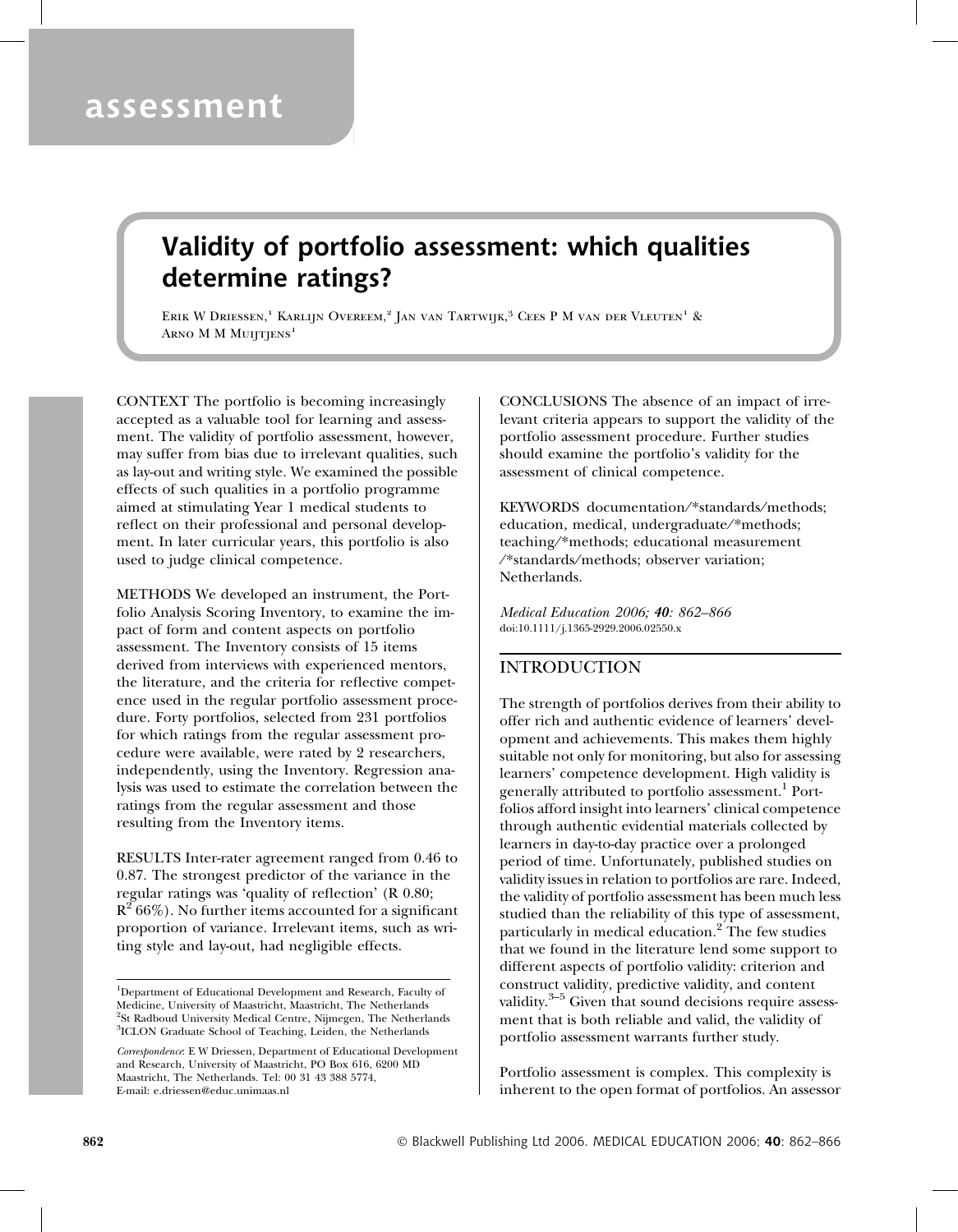# **Overview**

### What is already known on this subject

Rich authentic evidence of learners' development makes the portfolio a valuable monitoring and assessment tool, but requires reliance on assessors' professional judgement, which may be affected by criteria with no relevance to the assessment purpose, such as writing style and lay-out.

#### What this study adds

Irrelevant criteria had negligible effects on the assessment of a portfolio aimed at stimulating reflection in students. Quality of reflection showed a correlation coefficient of 0.80 and was the strongest predictor of assessment results, explaining 66% of variance. The findings support the validity of this assessment procedure.

#### Suggestions for further research

Future research might examine the portfolio's validity in a larger sample and its validity in the assessment of clinical competencies.

has to judge portfolios that differ in content, size and, in many cases, structure. The richness and complexity of portfolios cannot be captured by analytic assessment criteria and detailed checklists can easily trivialise assessment. $6$  That is why global (holistic) assessment methods characterised by strong reliance on assessors' professional judgements have been advocated for portfolio assessment.<sup>7,8</sup> A potential source of bias in such assessment procedures is that assessors may be tempted to let irrelevant qualities, such as the quality of the writing, the structure and the lay-out of the portfolio, sway their judgement. Presentation and students' personal characteristics have been shown to interfere with portfolio assessment, because they may mistakenly be interpreted as signs of competence in the area of interest. $<sup>1</sup>$  For</sup> instance, in a study on portfolio assessment in teacher education by Quinlan, the analysis of thinking-aloud protocols revealed that competence ratings were influenced by what assessors already knew about students. $9$  Heller *et al.*, who also used thinking-aloud

protocols, stated: 'What is essential for maintaining valid scores is that raters be capable of consciously discriminating between relevant and irrelevant qualities during the rating judgement.'<sup>10</sup>

Because of the real risk that bias due to irrelevant portfolio qualities might compromise the validity of portfolio assessment, we designed a study to examine which criteria determined portfolio assessment of reflective competence. Our research questions were:

- Which criteria affect raters' judgements of students' reflective skills?
- Which criteria carry the most weight?

# METHODS

### **Context**

At Maastricht University, the Netherlands, portfolios are currently used to stimulate the development of students' academic and professional competencies over the course of the 6-year undergraduate medical curriculum. $^{11}$  Early in the curriculum, the portfolio's prime focus is on reflective skills, because reflection is regarded as a prerequisite for effective learning from experience. In this context, reflection is seen as a cyclic process. It starts with students analysing their learning experiences. In the next step, students distil learning objectives from the strengths and weaknesses emerging from the analysis. These learning objectives are then pursued by the students during subsequent experiences, at which point the cycle of analysing experience and generating and pursuing learning objectives starts afresh, to be repeated again and again. It is the role of the portfolio to invite students to record in words what they perceive as the strengths and weaknesses in their performance as well as their learning objectives, and whether and how they have attained those. In addition, students meet with their personal mentors at least twice a year to talk about the portfolio. The mentors try to steer students' efforts in fruitful directions. Instructions and guiding questions are another way to enhance students' reflective processes. The portfolio template offers some degree of structure and uniformity: students are expected to record the outcomes of reflecting on their performance in 4 professional roles: as a medical expert; as a health care professional; as a scholar, and as a person.<sup>12</sup> At the end of the year the portfolios are judged in a summative holistic assessment procedure based on the following (global) criteria:<sup>8</sup>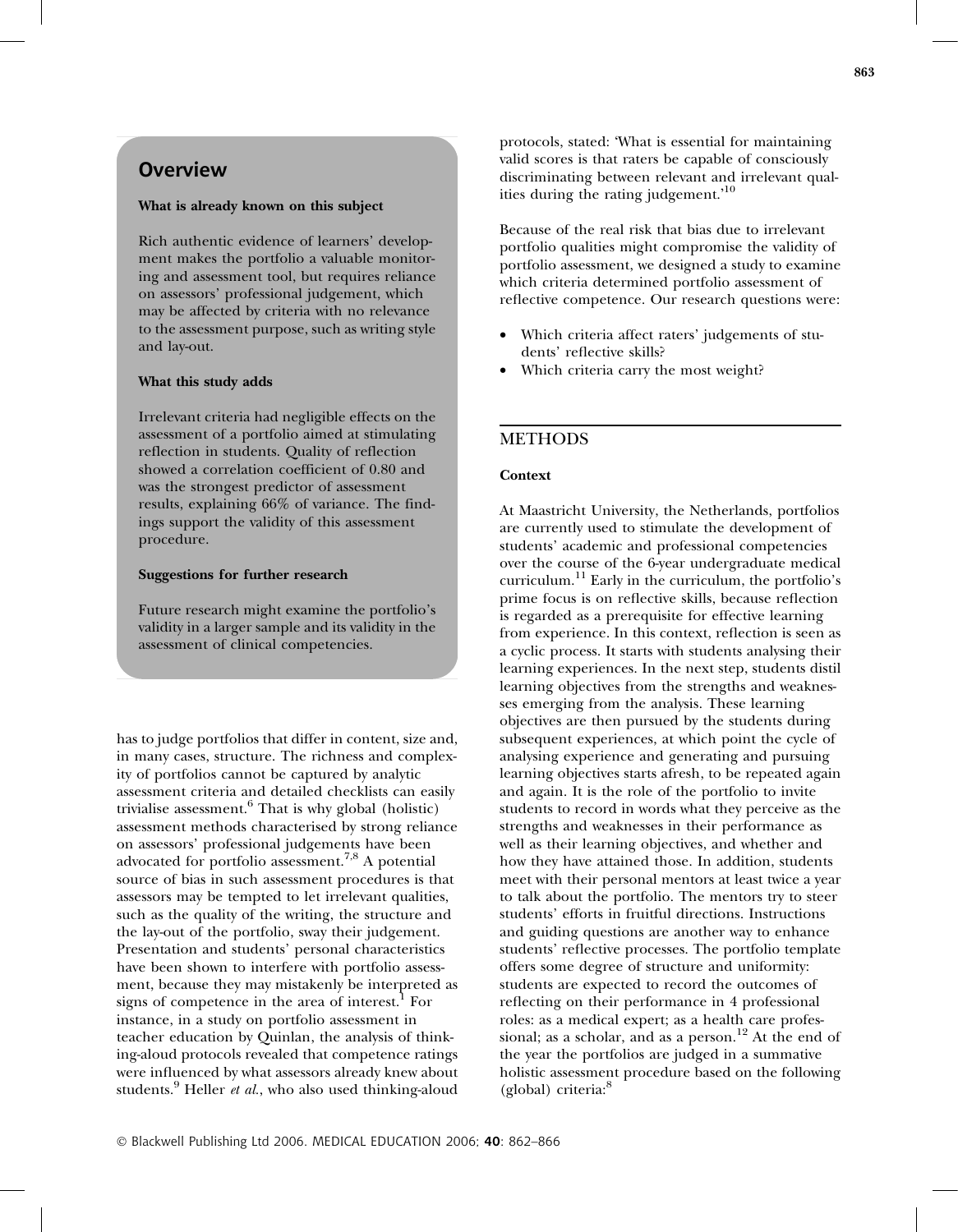- 1 that the student's analyses of strengths and weaknesses of performance in the different roles are appropriate;
- 2 that the student has generated learning objectives that are clearly defined and feasible;
- 3 that the student has attained the learning objectives to a sufficient degree;
- 4 that the student provides appropriate evidence to support the analyses of strengths and weaknesses, and
- 5 that the portfolio contains all the required items and was handed in on time.

The mentors are trained in coaching students' portfolio and reflective skills at the start of mentorship. Just before the end-of-year assessment the mentors are trained in assessing the portfolios. The training consists of discussing and benchmarking portfolios from a previous year. The end-of-year assessment yields a rating of reflective competence as poor (fail), satisfactory or good. Mentors propose ratings and discuss these with the students, who are asked to express agreement or disagreement. Subsequently, each portfolio is assessed by another mentor and the final rating is determined by the assessment committee, which is composed of all the mentors. The assessment committee discusses only

those portfolios that give rise to differences of opinion between mentor, student and⁄ or other mentor.<sup>8</sup>

### Instrument

In order to study the effects of 'irrelevant' qualities on portfolio ratings, we developed an instrument designated the Portfolio Quality Analysis Scoring Inventory. The 15 items on this Scoring Inventory are based on interviews conducted by the first author with the mentors of Year 1 medical students about criteria for portfolio content, structure and presentation, and the above-mentioned assessment criteria for reflective competence.<sup>12</sup> The items consist of propositions to be rated on a Likert scale from  $1 =$  strongly disagree to  $5 =$  strongly agree (Table 1). Scoring instructions explain when the different Likert scores are appropriate.

In a pilot of the Scoring Inventory, the second author and 1 of the mentors rated 10 portfolios using the Inventory. All 15 items were found to be relevant, but interrater agreement was unsatisfactory on 8 items. The wording of these items was revised to make them more accurate and precise. The scoring instructions were also refined.

|                | <b>Inventory</b> items                                                         | Weighted kappas |
|----------------|--------------------------------------------------------------------------------|-----------------|
| 1              | This portfolio is among the best as regards lay-out                            | 0.62            |
| $\overline{2}$ | This portfolio is among the best as regards spelling and sentence structure    | 0.46            |
| 3              | This portfolio is well structured: i.e. content is presented in the proper     | 0.64            |
|                | place, descriptions, analyses and learning objectives are easy to find         |                 |
| 4              | The portfolio is complete; i.e. no required components are missing             | 0.87            |
| 5              | The student has looked critically at him/herself; i.e. indicates both          | 0.72            |
|                | strengths and weaknesses for the roles on which work was done                  |                 |
| 6              | The analyses of strengths and weaknesses include a search for both             | 0.71            |
|                | internal and external explanations. The analysis is not limited to an          |                 |
|                | enumeration of facts and/or situations                                         |                 |
| 7              | The analyses of strengths and weaknesses contain a sufficient number           | 0.70            |
|                | of different themes for each role                                              |                 |
| 8              | The student refers to evidence included in the portfolio in a systematic       | 0.63            |
|                | fashion; i.e. the evidence supports the analyses of strengths and weaknesses   |                 |
| 9              | The student has made a connection between extracurricular activities and       | 0.77            |
|                | and the development of his or her competencies                                 |                 |
|                | 10 As for portfolio content, the student has done more than merely             | 0.62            |
|                | follow the guiding questions                                                   |                 |
|                | 11 The student refers to earlier versions of the portfolio (what went wrong,   | 0.62            |
|                | what went well this time and why, which statements did I make earlier)         |                 |
|                | 12 The student has formulated logical (following from the analyses of          | 0.70            |
|                | strengths and weaknesses) and clearly defined learning objectives              |                 |
|                | 13 The student explains how he or she wants to achieve the learning objectives | 0.70            |
| 14             | The student has attempted to show what he or she has undertaken to             | 0.53            |
|                | achieve the learning objectives                                                |                 |
| 15             | The student has expended more effort on the portfolio than was                 | 0.61            |
|                | absolutely necessary                                                           |                 |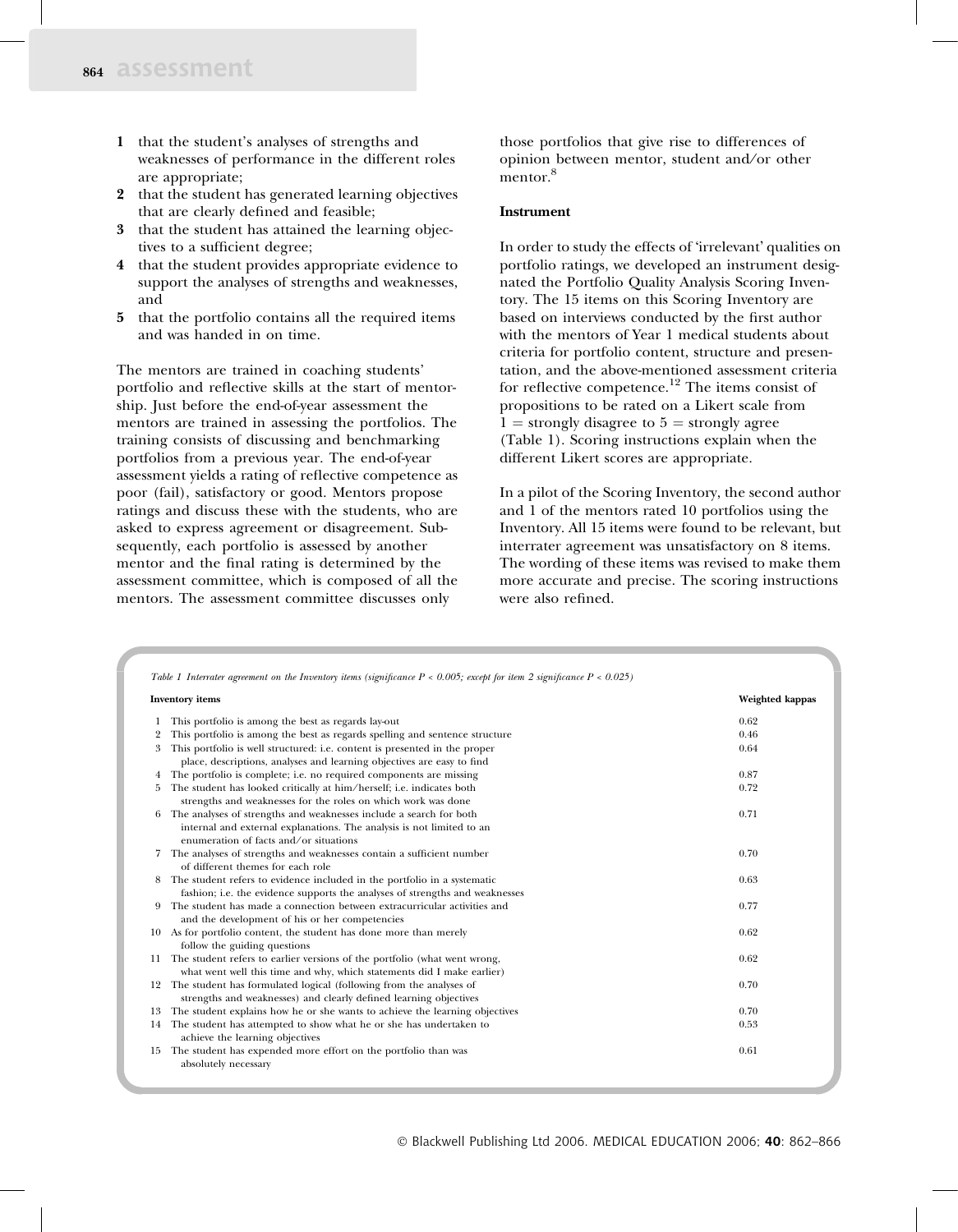|              | Year 1       | Sample from Year 1 |
|--------------|--------------|--------------------|
| Rating       | $(n = 231)$  | $(n = 40)$         |
| Poor         | 25 (10.82%)  | $5(12.50\%)$       |
| Satisfactory | 124 (53.60%) | $20(50.00\%)$      |
| Good         | 82 (35.50%)  | $15(37.50\%)$      |

#### Procedure

We collected a stratified sample of 40 portfolios out of a total of 231 portfolios compiled by Year 1 students. These portfolios had already passed through the end-of-year assessment procedure described above. The sample was reasonably representative as regards the initial ratings and distribution across different mentors (Table 2). The students gave permission for the use of their portfolios for research purposes.

The second author and a teacher who was otherwise not involved in the study independently rated the 40 portfolios using the Portfolio Quality Analysis Rating Inventory. To enhance inter-rater reliability, the raters discussed the items after rating 2 portfolios. These portfolios were not included in the study. The raters were blinded to the results of the regular assessment procedure.

#### Data analysis

We used the mean Inventory score across assessors as an indicator of the quality of the portfolio. The reliability of this indicator was obtained by calculating the inter-rater agreement using weighted kappa statistics (using 'absolute error weights').<sup>13,14</sup>

We used stepwise multiple regression analysis to determine which of the Inventory items best predicted the ratings of reflective competence.

#### **RESULTS**

Inter-rater agreement was acceptable, ranging from 0.46 (moderate agreement) to 0.87 (excellent agreement) (Table 1). $^{15}$ 

The standardised regression coefficients (beta) reflect the relative contributions of the independent variables (Table 3). Significance was only found for the item representing 'quality of reflection' (item 6). The

|                              | Inventory item on quality of reflection |                |                                 |              |
|------------------------------|-----------------------------------------|----------------|---------------------------------|--------------|
| <b>Item</b>                  | R                                       | $\mathbb{R}^2$ | Standard<br>errorof<br>estimate | Significance |
| <b>Ouality of reflection</b> | 0.803                                   | 64%            | 0.405                           | 0.000        |

bivariate correlation coefficient for this item and the regular rating was 0.80; thus quality of reflection explained 64% of the variance in the regular end-ofyear ratings ( $P < 0.000$ ). The standard error of estimate – the measure of residual variance – was  $0.41$ .

After the entry of item 6, no further items accounted for a significant proportion of variance.

# **CONCLUSIONS**

We examined which Inventory items affected portfolio assessment of reflective competence and which of these items carried the most weight. The results show that the ratings were primarily determined by quality of reflection. Quality of reflection was the only item to make a significant contribution  $(64%)$  to the explanation of the variance of the regular portfolio ratings. None of the other items of the Portfolio Quality Analysis Scoring Inventory made a substantial contribution.

The non-significant effects that we found for lay-out (item 1), spelling and grammar (item 2) and structure (item 3) as compared with quality of reflection (item 6) may be attributable to the mentoring and assessment training, which thus appears to positively affect the validity of the assessment procedure. Mentors and students meet twice a year and in those meetings mentors try to guide students' efforts in profitable directions. Mentors participate in assessment training just before the end-of-year assessment. During this training session, mentors are given approximately 20 minutes to independently assess fragments of sample portfolios from previous years. These assessments are then compared for benchmarking and the mentors explain which criteria were decisive in determining their judgements. In this way it becomes clear which criteria are relevant and mentors learn to discriminate between relevant and irrelevant criteria.<sup>10</sup>

Apart from the mentor training, the portfolio template may be another factor that explains our findings.